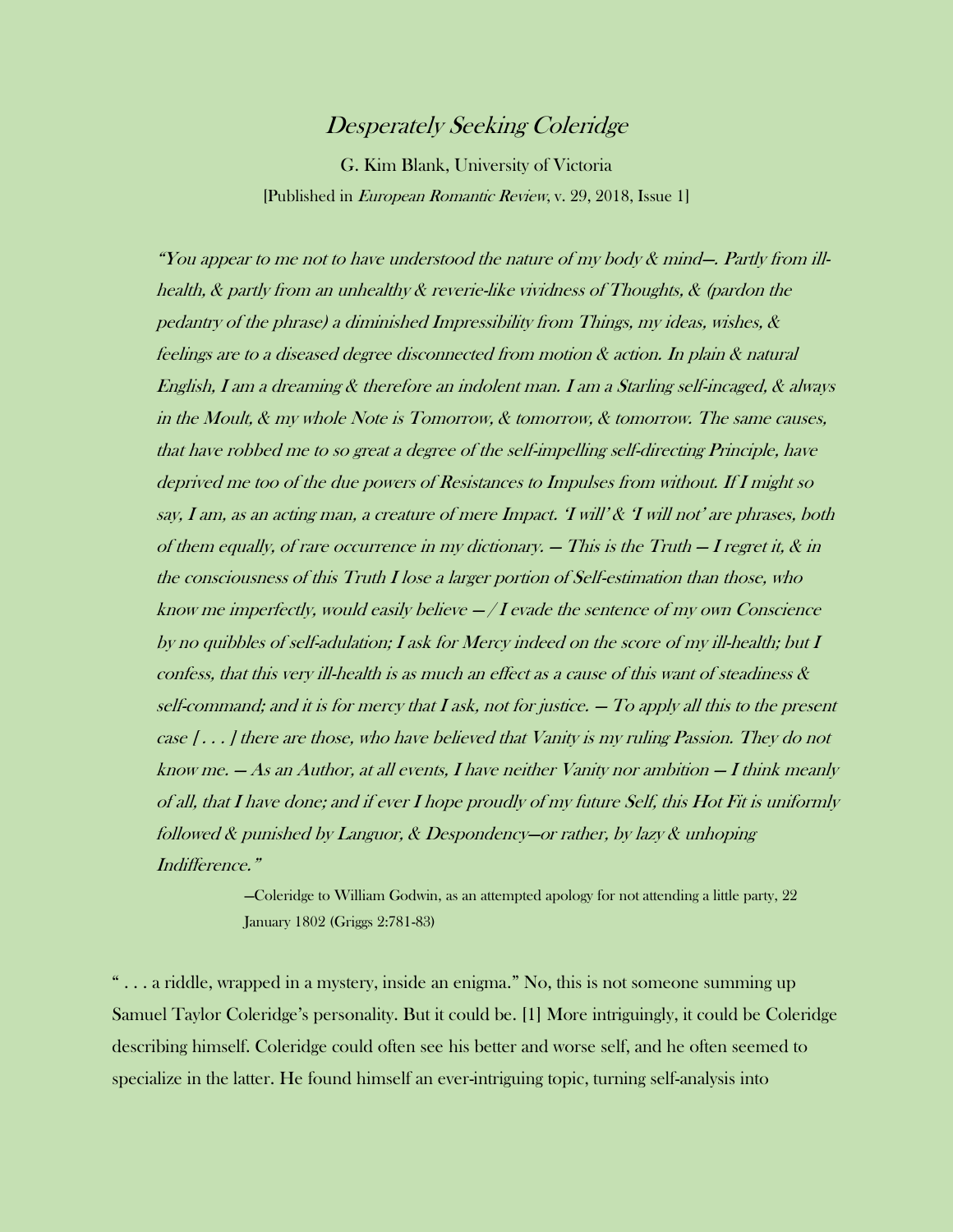metaphysics. Just in the letter to Godwin, above, he covers all the bases of incapacity: weak emotional disposition, hypersensitivity, unhealthy thoughts, a too-vivid imagination, and lack of self-control; feelings of disconnection, indolence, inconsistency, aimlessness, impulsivity, insecurity, unsteadiness, laziness, indifference, guilt, and despondency. All of this under the category of "illhealth," though Coleridge is uncertain if his behaviour and character is a cause or an effect. Poor Coleridge.

Someone all too aware of his creative and intellectual gifts, who also often expressed a good measure of self-directed despair and frustration as side-effect of those gifts; a man who spent much of his life trying, quite literally, to gather his ever-digressive thoughts and channel his diffusive imagination, while fighting loneliness and insecurity that often crept into his unbalanced and sometimes debilitating sensibilities and habits—habits that included not just the bad stuff like opium and alcohol, but also, for him, the equally addictive habits of reading, writing, talking, observing, and thinking. Coleridge could press neither the OFF nor RESET button. At times, the hypocrite; at times, self-deprecating yet aggrandizing; at times, generous then defensive; innocently mirthful for a moment, mysteriously moody a minute later; often manic and hyper-focussed in his work, yet equally listless and slothful, with guilt, his own albatross, somehow always hanging around his neck. A man at times afraid of even falling asleep (Griggs 2:999). Little wonder that Coleridge coined a term—"psycho-somatic"—to describe himself.

Despite these complexities and contradictions, we come back to the obvious: Coleridge was smart—very smart. Too smart, perhaps. That profound, overhanging forehead covered a tooteeming mind, and drooping eyelids and thick lips oddly countered a cluttered, quick, delinquent brilliance. In his 1818 Lectures on the English Poets, William Hazlitt-who knew just about everyone important of the age, and was critical of many, including Coleridge—stated that Coleridge was the only person he met "who answered to the idea of a man of genius" (Hazlitt 329).

Coleridge's friends recognized and often treasured that brilliance and those considerable gifts. On occasion, they even liked to show him off, like some strange, exotic creature. Indeed, he had the ability to be, at times, positively and strangely fascinating. And Coleridge did indeed perform—hearing him preach, lecture, or just in conversation was usually something to behold. Again, Hazlitt in his Lectures: "He talked on forever; you wished him to talk on forever" (330). But at too many moments friends also found him thoughtless, demanding, hypersensitive, undisciplined, and unpredictable. As for his unfortunate wife, Sara Fricker, whom he clearly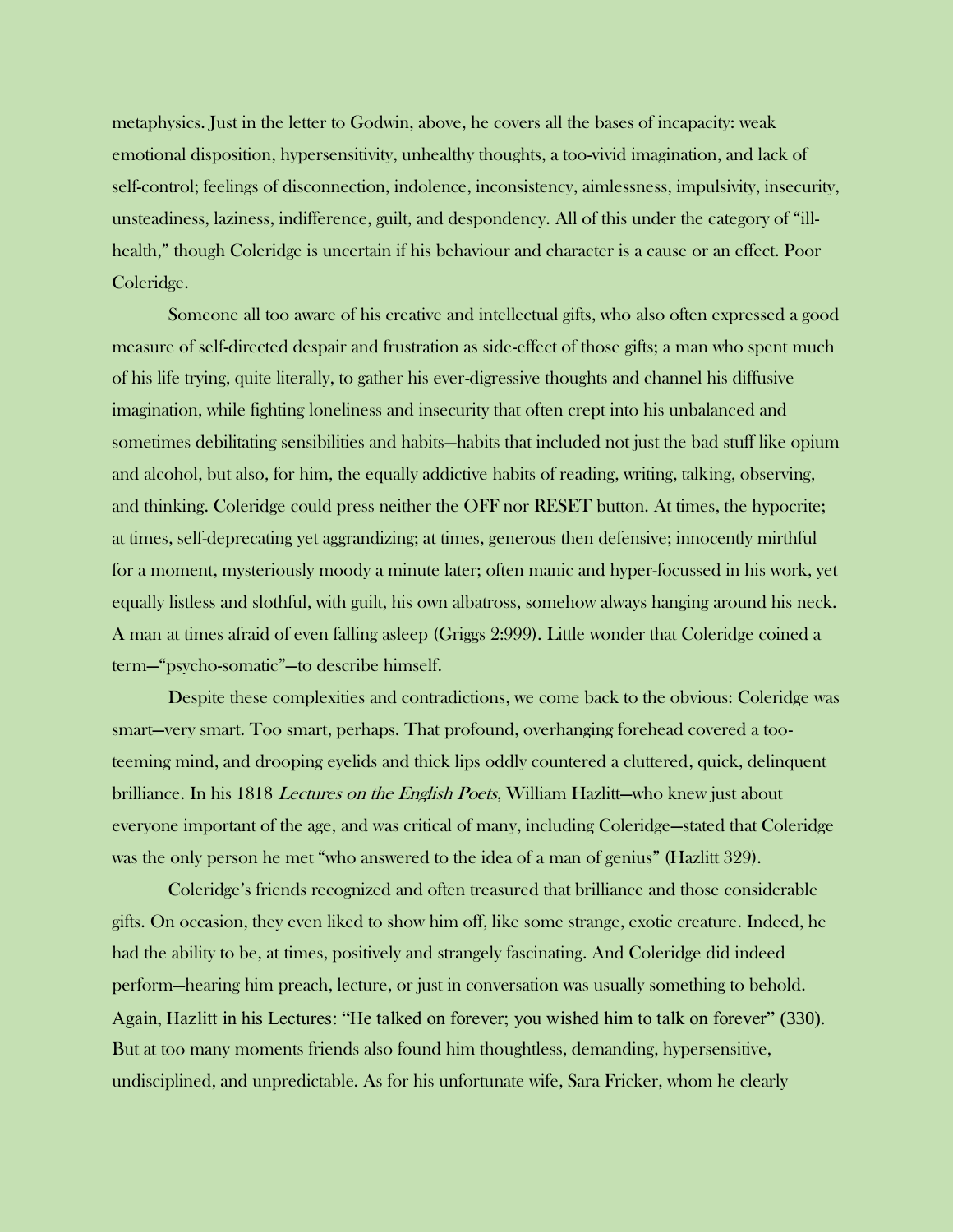should not have married (he did so 4 October 1795)—well, she found him mostly absent. Coleridge loved her, though almost exclusively as the caring mother of his children. As one of Coleridge's close (and once closest) friends, Robert Southey, put it in a letter of 9 January 1802, "the fact is no wife could suit Coleridge—he is of all beings the most undomesticated" (Pratt 17). Coleridge had his own take on the particular situation: writing to William Godwin a few weeks after Southey's hyperbolized slam, Coleridge, unable to resist a touch of rhetorical panache, describes his "domestic Discord": "I could not be happy without my children, & could not but be miserable with the mother of them" (Griggs 2:784).

This seems as simple as it is sad. Coleridge calls it "heart-withering." He's stuck, and he knows it. But here's the complication: a few years earlier, in late 1799, another Sara—Sara Hutchinson—shows up as Coleridge's love obsession. But this love for "Asra" (as he called her— "Sara" spelled backwards) was, alas, a love that could not be.

Meanwhile, as we move into 1800, Coleridge begins to jealously witness the emerging happiness of his close friend and quasi-collaborator, William Wordsworth, who is almost certainly looking toward marriage with Asra's sister, Mary Hutchinson. That jealousy perhaps peaks in October 1803, a year after Wordsworth marries Mary: it impossible not to hear Coleridge's envy slide toward mockery driven by resentment when, in a letter, he describes Wordsworth "living wholly among Devotees – having every [sic] the minutest Thing, almost his very Eating  $\&$ Drinking, done for him by his Sister, or Wife." Coleridge's diagnosis: Wordsworth suffers from "hypochondriacal Fancies" and "Self-involution" (Griggs 2:1013).

But back to Wordsworth's marriage: on the day Mary and Wordsworth exchange vows, 4 October 1802, Coleridge publishes "Dejection. An Ode, Written April 4, 1802"—in a newspaper, no less. It is also the seventh anniversary of his own unfortunate marriage. The Ode movingly and with remarkable control addresses loss and sorrow on both a philosophical and humanizing scale, but the description of being unable to respond to Nature's graces has its roots in a self-pitying yet painful verse letter to Asra, written half a year earlier on the evening of 4 April. But there's a vaguely coded yet purposeful finger-pointing in the publically-declared date that accompanies the Ode's title, as well as something of a compositional lie: the Ode, as it appears on 4 October, is 139 lines long; the earlier verse letter of 4 April is 340 lines. That is, the Ode and the verse letter are obviously related poems, yet seeing what Coleridge does to massage one into the other is both sneaky and artistically exceptional: the shifting addressees in multiple versions of the poem—first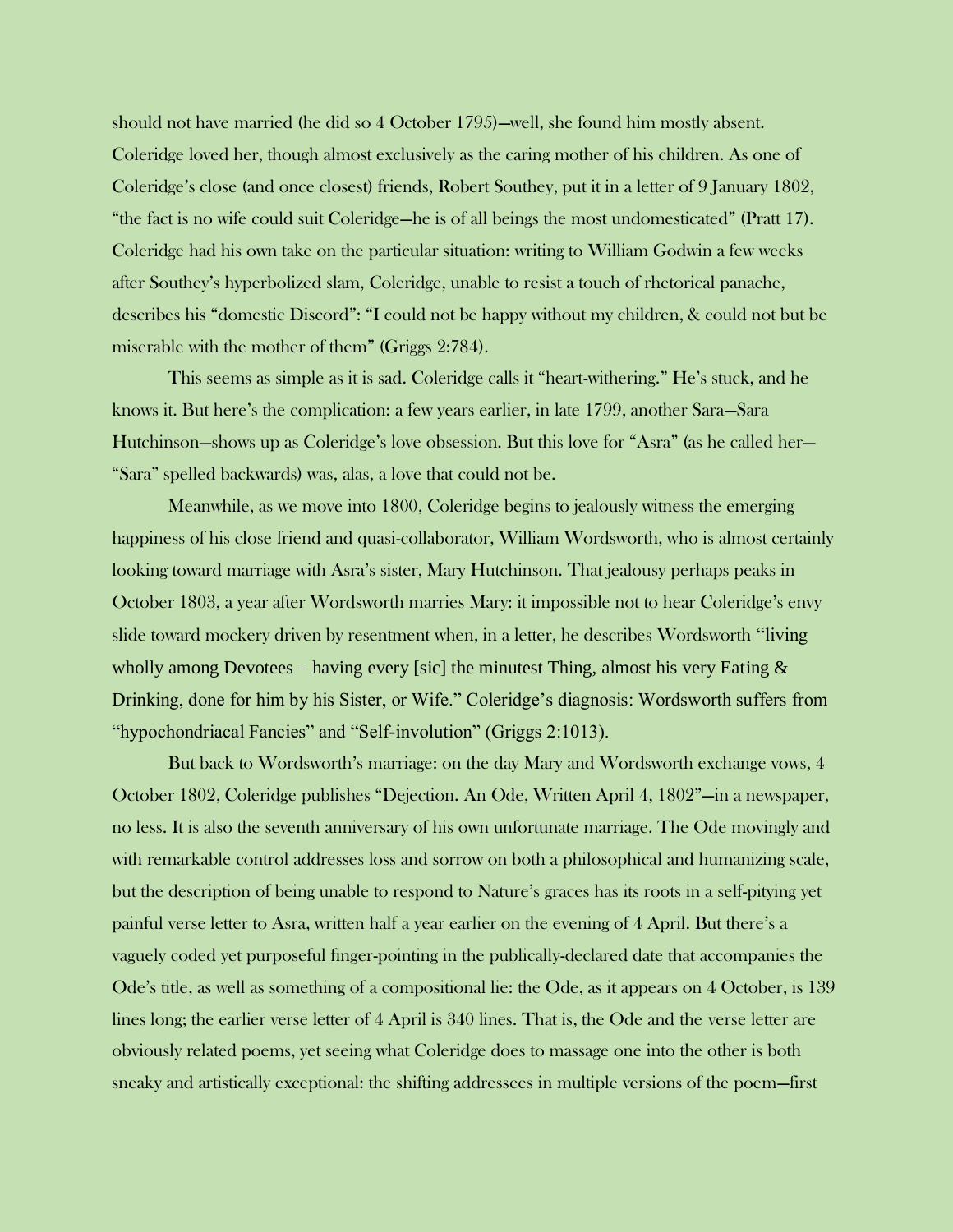"Sara," then "William," then "Edmund," finally "Lady"—point to Coleridge's unsettled attempts to control the message, not to mention the complex intertextual response that the verse letter makes to the first four stanzas of what a few years later becomes Wordsworth's "Immortality Ode." [2] A petty paraphrase of the first version of the verse poem might be, You, Asra, are my only comforter. You are happy. So are William, Mary, and Dorothy. I'm not. Nature once lifted me with soulsustaining joy. All seems empty and cold, but the idea of an active imagination throws me for a loop. What am I supposed to do?... But more about these converging circumstances later.

Despite Coleridge's personal struggles, we have a resume for him that would have done him well on LinkedIn: poet, playwright, pamphleteer, political pundit, publisher, preacher, journalist, philosopher, theologian, lecturer, literary critic, literary historian, translator, reviewer and a psychologist of sorts, with interests spinning off in all directions, ranging from how plants grow to how clouds form. Myriad-minded; a true polymath; a nonfictional Pangloss.

A terrific example of Coleridge's rambling range of knowledge—and one that also provides insights into his shaky self-image—takes place in a chance encounter with John Keats, the morning of 11 April 1819. Keats is twenty-three and Coleridge twice his age. At this exact moment, Keats's poetic talents are bursting—he's about to write some of the greatest poetry in the English canon, the so-called spring odes, and Keats's masterfully allusive "La Belle Dame Sans Merci" may be brewing. A few of Keats's friends know Coleridge quite well, but Keats has not met him, though he is familiar with Coleridge's poetry and poetic theory. [3] In fact, when crafting his now famous theory of "Negative Capability" in late 1817—"when man is capable of being in uncertainties, Mysteries, doubts, without any irritable reaching after fact & reason"—Keats does so in light of exampling Coleridge as a thinker "incapable of remaining content with half knowledge." Keats is not completely right (Coleridge's conceptualizing sometimes thrives on "half knowledge"), but capturing Coleridge's thought with such assurance fairly points to a sophisticated understanding of the older poet's work, much of which appears during Keats's intense years of reading, 1816-1817.

The Keats-Coleridge encounter happens something like this: Keats, walking alone in a lane around Highgate (where Coleridge lives), runs into Coleridge, out walking with a mutual acquaintance, Joseph Henry Green (Keats knows Green through his medical training over 1815- 1816; now, in 1819, Green is Coleridge's amanuensis). Keats senses that it is "agreeable" to join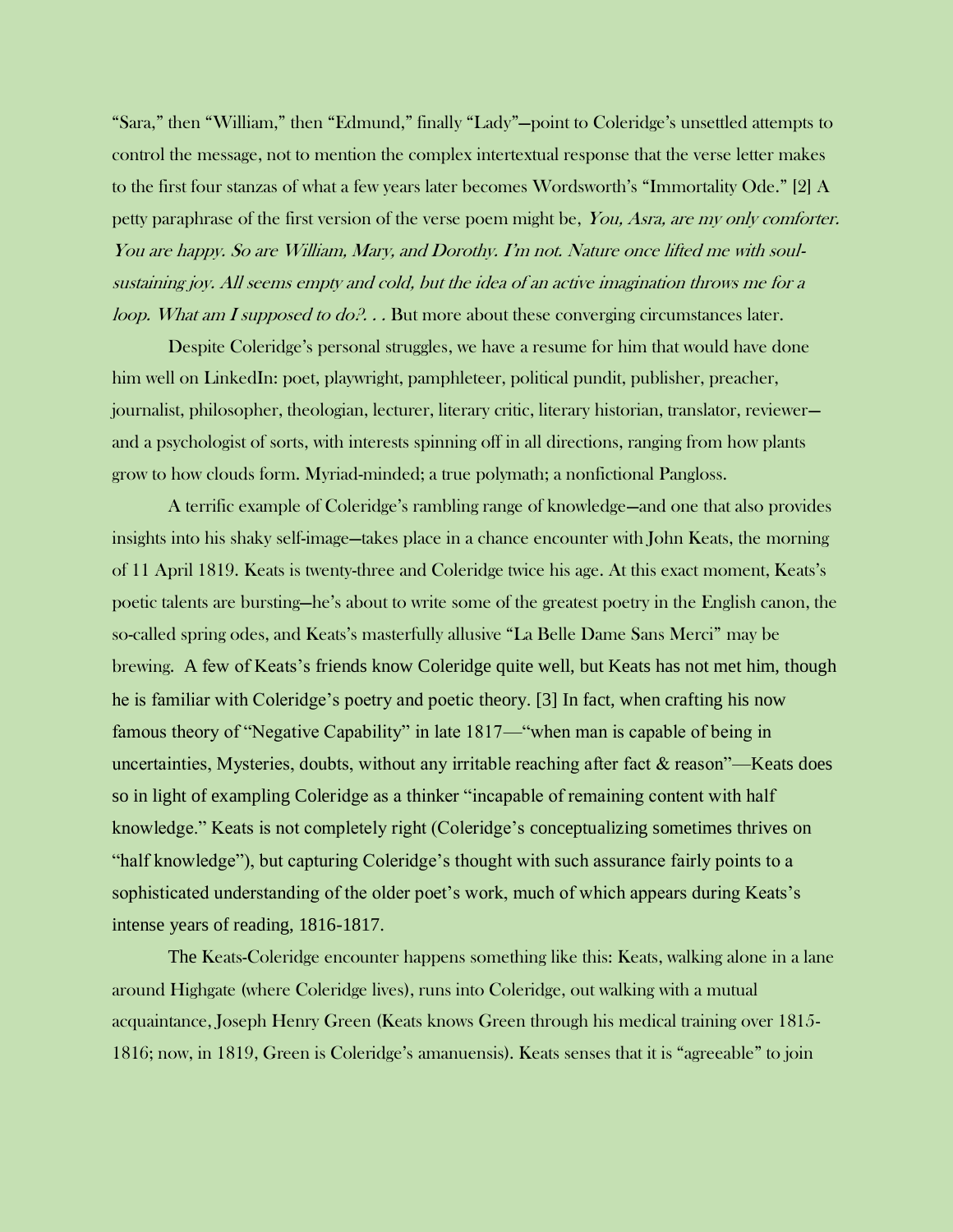the two. Keats records the walk in the middle of an extraordinarily journal letter to his brother (George) and sister-in-law in America:

In those two miles he [Coleridge] broached a thousand things—let me see if I can give you a list—Nightingales, Poetry—on Poetical sensation—Metaphysics—Different genera and species of Dreams—Nightmare—a dream accompanied by a sense of touch—single and double touch—A dream related—First and second consciousness the difference explained between will and Volition—so many metaphysicians from a want of smoking the second consciousness—Monsters—the Kraken—Mermaids southey believes in them—southeys belief too much diluted—A Ghost story—Good morning—I heard his voice as he came towards me—I heard it as he moved away—I had heard it all the interval—if it may be called so. (Rollins 2:88-89)

Keats is clearly delighted about running into the legendary figure. His account of Coleridge broaching "a thousand things" in the half-hour or so thoroughly, and with some humor, captures both Coleridge's personality as well as his associative and random spread of thoughts. Ornithology, poetry, philosophy, psychology, physiology, folklore, the supernatural, mythology, criticism of a friend's beliefs . . . it's all there, unplugged and uncensored.

A decade or so after Keats's death in early 1821, Coleridge twice talks about the encounter. His accounts are a little inconsistent. In one, recorded in Table-Talk for 14 August 1832, Keats is a "loose, slack, and not well-dressed youth" (Coleridge 48); in the other, taken down in December 1830 by John Frere in conversation with Coleridge, Keats is "a young man of a very striking countenance," and Coleridge says he is "struck by the energy of his manner" (Frere 405-6). Then there's the matter of duration: walking two miles would take about thirty minutes, while Coleridge records the meeting as lasting "a minute or so" (Coleridge 48). The specificity of what Keats records in his letter suggests that Coleridge's memory is either flawed or that he prefers not to put on record his two-mile meandering monologue—he was perhaps self-conscious about his famed prolixity. But little matter. What Coleridge claims to remember clearly is Keats departing and then panting back to say, "Let me carry away the memory, Coleridge, of having pressed your hand!" (Coleridge 48). In his other account, he recalls Keats saying something similar: "Mr. Coleridge, allow me the honour of shaking your hand" (Frere 405-6). But there's more: in both accounts, Coleridge claims that after Keats departs, he tells Green that the handshake forecasts Keats's death. "There is death in that hand [...] yet this was,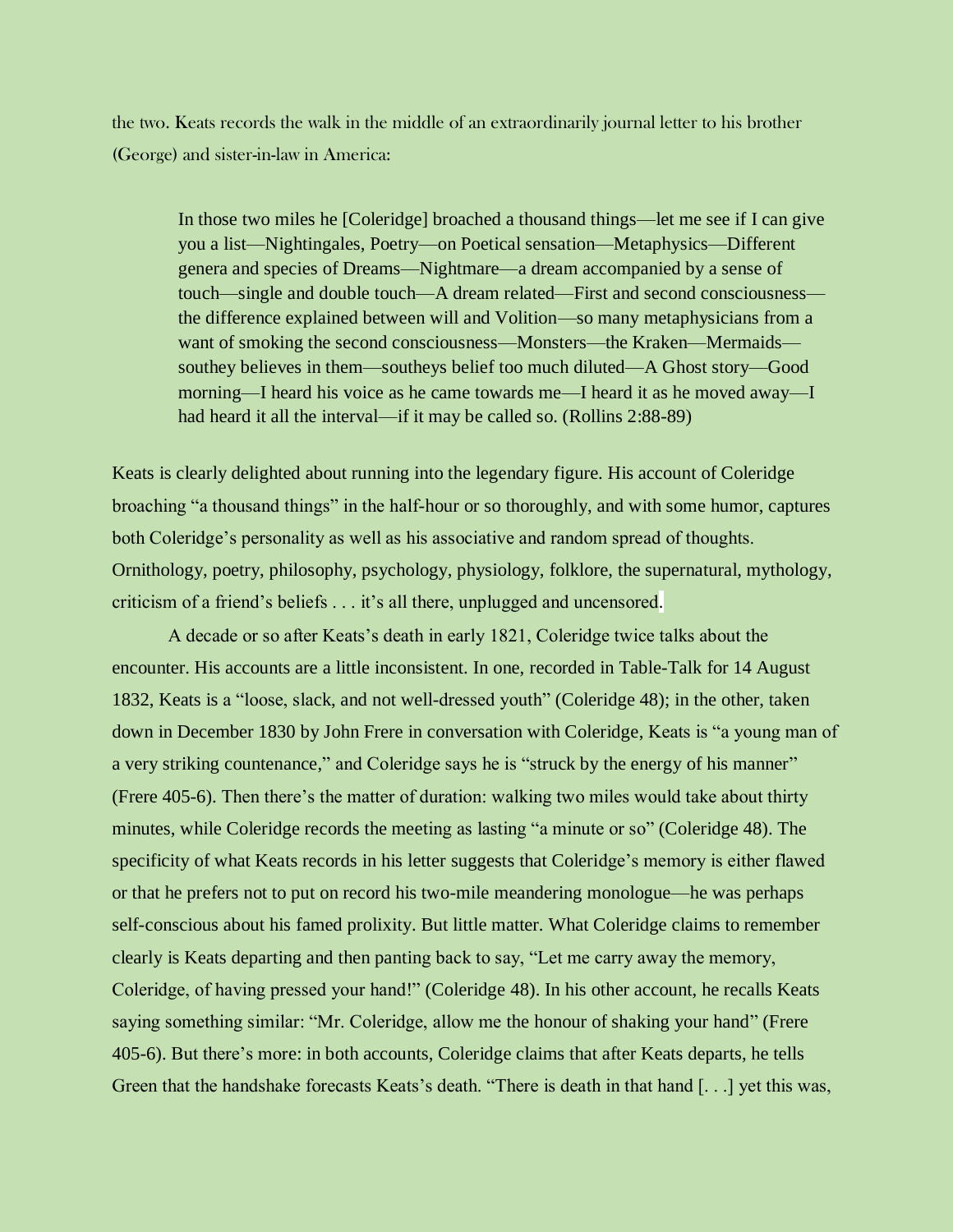I believe, before the consumption showed itself distinctly" (Coleridge 48), he writes. In the other account, he piles it on a little more: "Heavens! When I shook him by the hand there was death!" Asked how he knew, Coleridge answers, "I cannot describe it," though he did notice some "heat and a dampness in the hand" (Frere 405-6).

Coleridge's two accounts carry other confusions. But here's the thing: by the early 1830s, when Coleridge registers the event for posterity and posthumous Keats has a rapidly growing reputation, something is gained by providing the sketch of a struggling young poet fawning before an older, famous literary figure. The cultural imagination of the era nursed the view that Keats's demise was in part the result of cruel, crippling reviews. (Keats's supporters started it; Shelley poeticized it; Byron mocked it; many Victorians ate it up.) Coleridge's psychology: affectively connecting with and celebrating a victim is an artful way to celebrate himself and (in this case) either his empathic or paranormal powers. Thus we could say that the story evolves via Coleridge's insecure image of himself, in the need to aggrandize his image; that is, Coleridge puts himself, rather than Keats, at the centre of the story—his status, his powers of prognostication, Keats as his fan.

This smallish incident points to why Coleridge's actions and personality gives us so much to ponder. Figuring Coleridge the private man and Coleridge the public writer is like trying to parse "Kubla Khan"—the road to Xanadu is long, winding, and uneven. But if its reduction we need, we can try angling with a little pathos: behind many of Coleridge's actions is his desire to be wanted and appreciated. After all, from the beginning, Coleridge is aware that much is expected from him. The effect of this is, of course, vulnerability, with its darker sides of disappointment, failure, and, on occasion, passive-aggressive behavior.

Coleridge did at moments openly wave the flag of his desire for admiration and recognition quite openly, conflating the private man and the public writer. The most important and definable period of flag-waving and backhanded aggrandizement is thoroughly contextualized and probed in Heidi Thomson's Coleridge and the Romantic Newspaper: The 'Morning Post' and the Road to Dejection. Thomson focusses almost exclusively on the period between August 1799 and October 1802, when Coleridge is employed by the *Morning Post*. In fact, Thomson's study convincingly sets out a distinct period for literary scholars and Coleridgeans—set up by those "converging circumstances" alluded to above. Again, the narrative is fairly simple: during this period, Coleridge's passions for Asra and his admiration of Wordsworth are without reciprocity,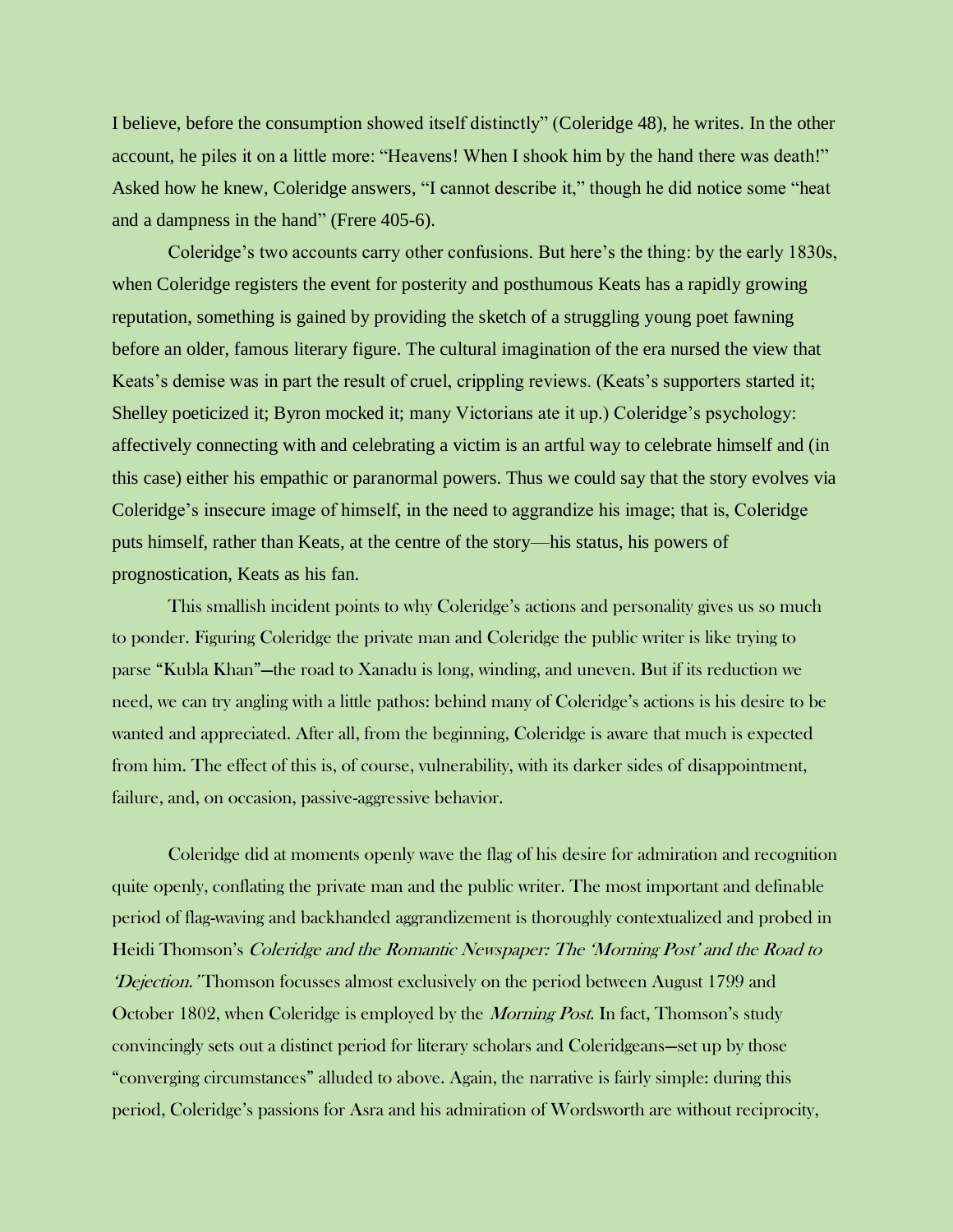and, somewhat remarkably, and over a number of poems, he uses the *Morning Post* as a venue to poetically express his thoughts and feelings about the situation, with moments when admiration spills over into envy, and envy into resentment. Yes, on the surface, public displays of jealously of Wordsworth's domestic situation and his disappointed longings for Asra are petty at worst and questionable at best, but in profitably scrutinizing Coleridge's newspaper poetry in the Morning Post, Thomson points to a curious situation: "Ironically, that public position gave him at the same time the confidence to broadcast his private woes" (33). But there's more than just jealousy of Wordsworth's circumstances. Thomson's goal is to "fill a considerable gap in understandings of Coleridge's private torment and how this related to his perception of Wordsworth's poetic genius" (15), and she fills this considerably.

Behind all this, Thomson carries a non-consensus opinion, that from almost the beginning, Wordsworth and Coleridge are hardly compatible, even if we view their collaborative relationship, celebrated with the publication of the 1798 Lyrical Ballads collection, as a genuinely significant moment in English literary history. Neither of their names appear in that first edition, which gestures toward some kind of equity. And so, it would be nice to romanticize their early relationship as cozy and mutually supportive—a Romantic bromance. But as an outward indicator of inner differences, we have to remind ourselves that only Wordsworth's name ("W. Wordsworth") appears in subsequent editions of *Lyrical Ballads* (1800, 1802, 1805). Coleridge's name never appears, and his contributions to and placement in the collection fizzles. Wordsworth's poetic stock goes up; Coleridge's goes down, with his best days as a poet passed by 1802. If we could talk to Coleridge, we could tell him that he need not worry about dropping poetry; we could tell him that his premier poetic accomplishment, equally ground-breaking in poetic history, is his loosish gathering of what we call his "conversations poems." [4] To balance Wordsworth's growing poetic dominance, we could tell him that his early poetry definitively propels Wordsworth's poetic progress. Well, maybe we wouldn't need to tell him anything, since he was aware of his early poetry's influential powers: into his copy of his 1817 collection *Sibylline* Leaves and by his poem "The Eolian Harp," he scribbles, "I have some claim to the thanks of no small number of the readers of poetry in having first introduced this species of short blank verse poems," and he names Wordsworth as one who used his "species" to produce their own "exquisite specimens" (Mays 232).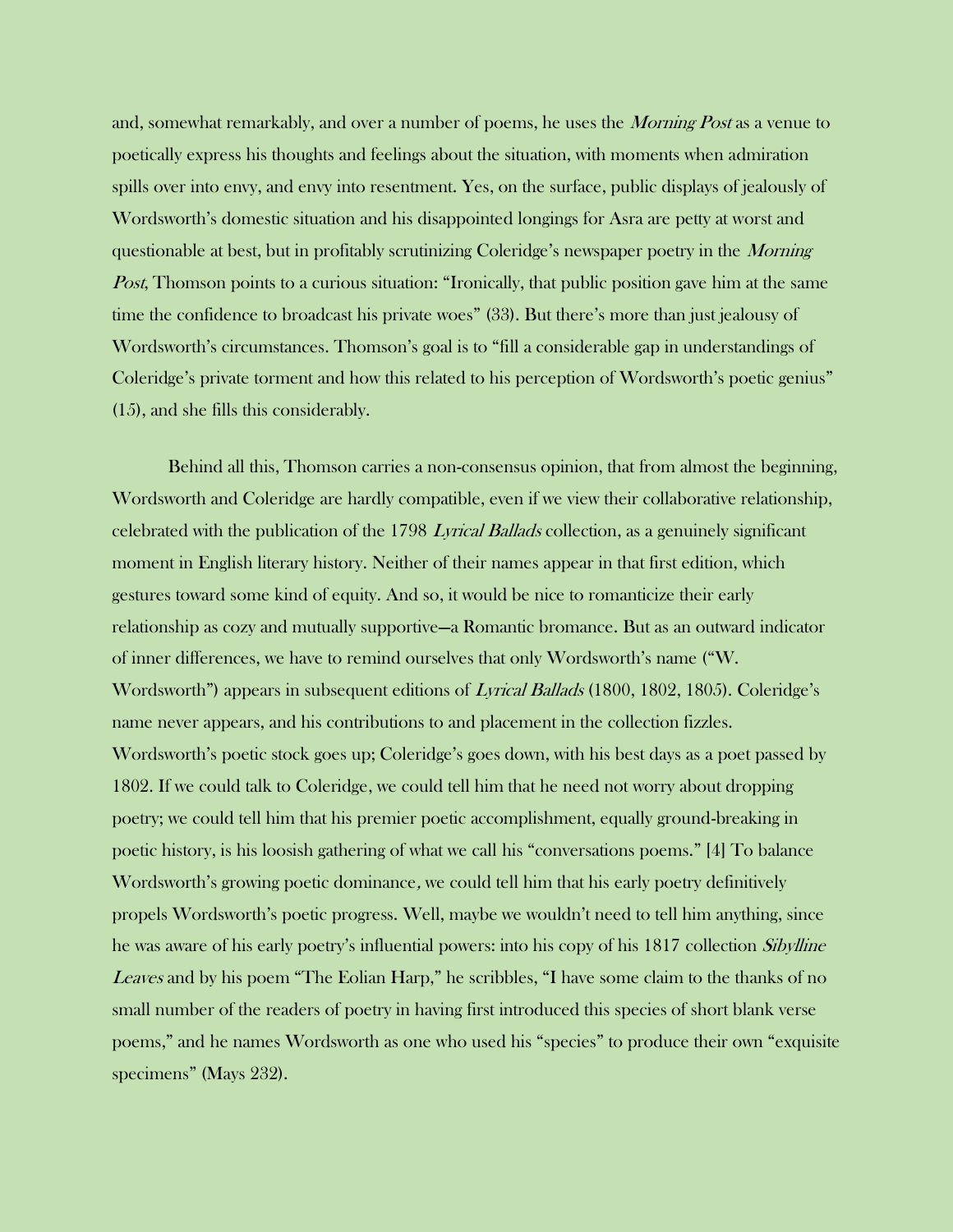While making a thoroughly cogent case that we should look upon Coleridge's *Morning* Post poetry as a distinct grouping, Thomson fleshes out new readings of poems from the short period, many of which have been overlooked—or under-interpreted. This, and the context for writing them, makes up the bulk of her book. Especially intriguing is Thomson's discussion of the first "Asra" poem, "Introduction to the Tale of the Dark Ladie," published 21 December 1799 in the *Morning Post*. The original version, as Thomson shows, proclaims his "doomed love" for Asra as well as his "desperate need for a sympathetic and appreciated audience" (55), and with its introductory letter, Thomson points to embedded responses to Wordsworth's criticism of Coleridge's language in *The Rime of the Ancyent Marinere*, which initially was the first poem in the 1798 Lyrical Ballads. Bottom line: the two poets do not see eye-to-eye in their poetics.

Thomson also provides an intriguing take on Coleridge's relationship with Mary Robinson. She's fourteen years older than Coleridge and also working for the *Morning Post* in charge of its "Poetical Department." Over two terrific chapters, Thomson explores "the friendship between Robinson and Coleridge in the context of Coleridge's exclusion from the Wordsworth circle" (135). Coleridge and Robinson share thoughts about poetry, but the juicy stuff takes place as Coleridge vents his bankrupt marriage with Sara and his longings—"obsession" would not be stretching it—for Asra. Given Robinson's notoriously racy personal history and experience with her own longstanding, unsettled marriage, she's not a bad audience, despite her waning health.

According to Thomson, Robinson writes some poetry that digs at Wordsworth's affair in France with Annette Vallon, a liaison that results in an illegitimate daughter, Caroline, born 1792 and baptized "Anne-Caroline Wordswodsth [sic]." Coleridge, Thomson suggests, is likely behind these digs (139). For a very small circle, this will soon be in the air, since Wordsworth will meet with Annette and Caroline in Calais, in August 1802, to settle up before Wordsworth marries Mary Hutchinson. (The affair is kept from the public until the early twentieth century, when a couple of Annette's passionate letters to Wordsworth show up in a French archive.) In sum, as Thomson notes, mutual admiration between Coleridge and Robinson may have been based on their work for the *Morning Post*, but their "intimacy is also fueled by Coleridge's despair about his marriage" and not being part of Wordsworth's domestic coterie (163). Thomson's conclusion: Robinson was "sensitively attuned" to and had "subtle affinity for Coleridge's poetry" (172), and she sympathetically bolstered his "self-esteem" (179)—unlike Wordsworth. When Robinson dies in late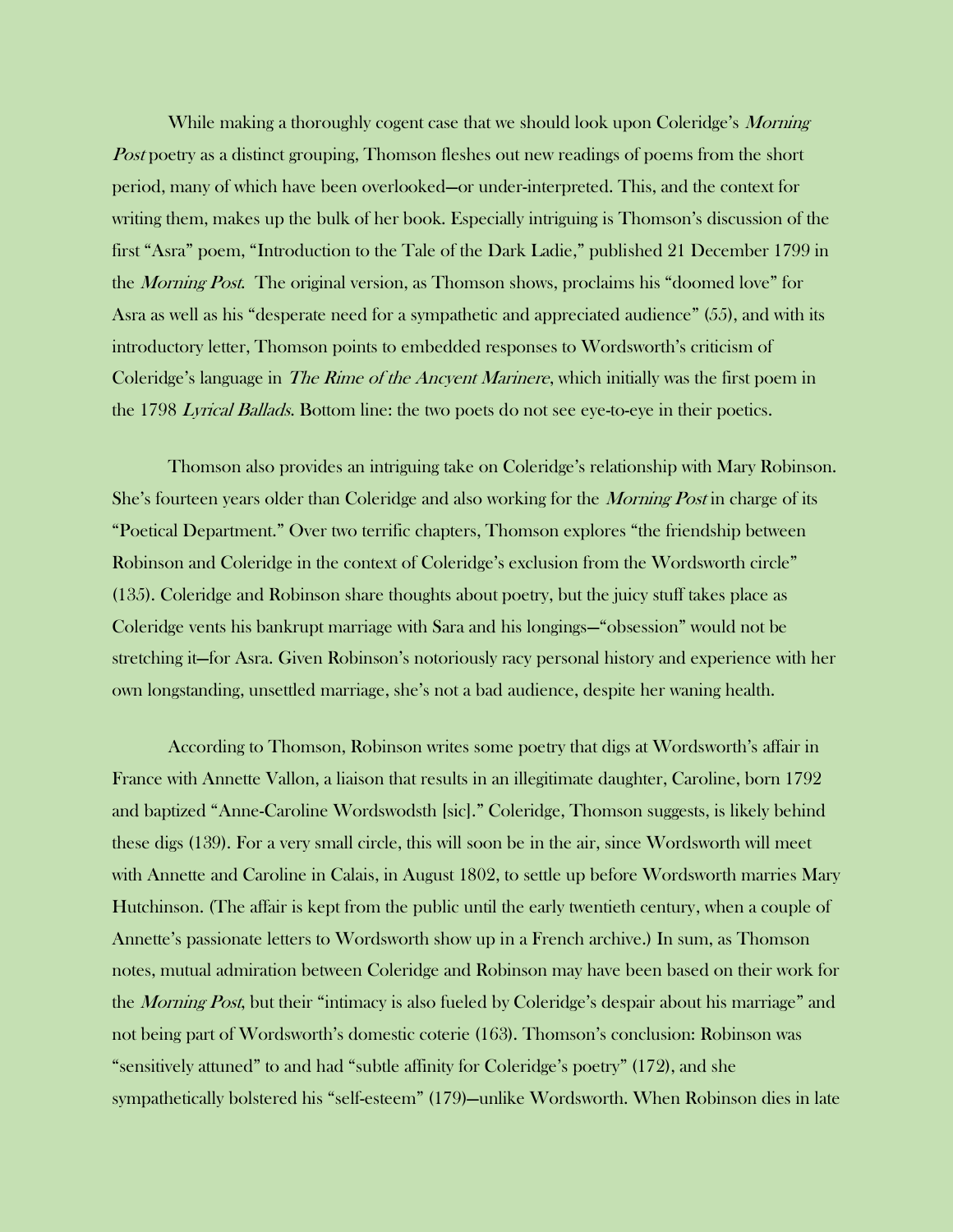December 1800, Coleridge feels even more isolated and underappreciated. After all, with Wordsworth's suggestion, he's also just faced the exclusion of his "Christabel" from next edition of Lyrical Ballads—the one that will now bear Wordsworth's name only.

The implicit competition with and jealously of Wordsworth complicates, even compromises, Coleridge's poetic aspirations. While he nags Wordsworth to quit fussing with little poems and to get on with writing more or less the greatest poem of all time—the challenging Recluse project—over 1800 and into 1802 Coleridge's desire to be a poet dampens, or so he says: noting how Wordsworth's poetic superiority shows him up, to Godwin, 25 March 1801, he writes, "The Poet in me is dead," repeating a similar self-pitying earlier statement to John Thelwall, 17 December 1800, that he has "altogether abandoned" poetry, convinced he "never had the essential poetic Genius" (Griggs 2:714, 1:656). One truth: he simply cannot compete with Wordsworth. Early on his journalistic interests mixed with his poetry, but prose—meaning for Coleridge the metaphysically shifting intersections of literary criticism, literary theory, political theory, theology, philosophy, and psychology—begins to take over much of his hyper-active frontal lobes after the *Morning Post* period, and this continues for much of his writing life.

Spread through the Biographia Literaria, Table Talk, The Friend, Lay Sermons, Aids to Reflection, On the Constitution of the Church and State, not to mention Coleridge's marginalia, notebooks, letters, and the *Opus Maximum* gathering, that turn to prose is impressive, eccentric, brilliant, derivative, and, at moments, impenetrable. But putting together The Whole Picture is usually impossible without the simplicity of fanaticism, and Coleridge was never attracted to simplicity, and fanaticism for him would have been a form of civilizing (or civilization), rather than culturing, and therefore potentially corruptive. As Coleridge writes in The Friend (and repeated in Church and State), "a nation can never be too cultivated, but may easily become an over-civilized race" (Coleridge, *The Friend* 216). And so, unlike Thomson's study, Andrea Timár in A Modern Coleridge: Cultivation, Addiction, Habits pulls together Coleridge's highly discursive forays into what today we might say crosses over from critical theory into cultural criticism, and she does so without any of Thomson's formative biographical contextualization. There's barely a flesh-andblood peep from Wordsworth and his circle—real-world relationships count for almost nothing but we do hear from, among others, Kant, Walter Benjamin, and Derrida. That methodological cross-over carries its own notional discourse within which to capture Coleridge's, and the result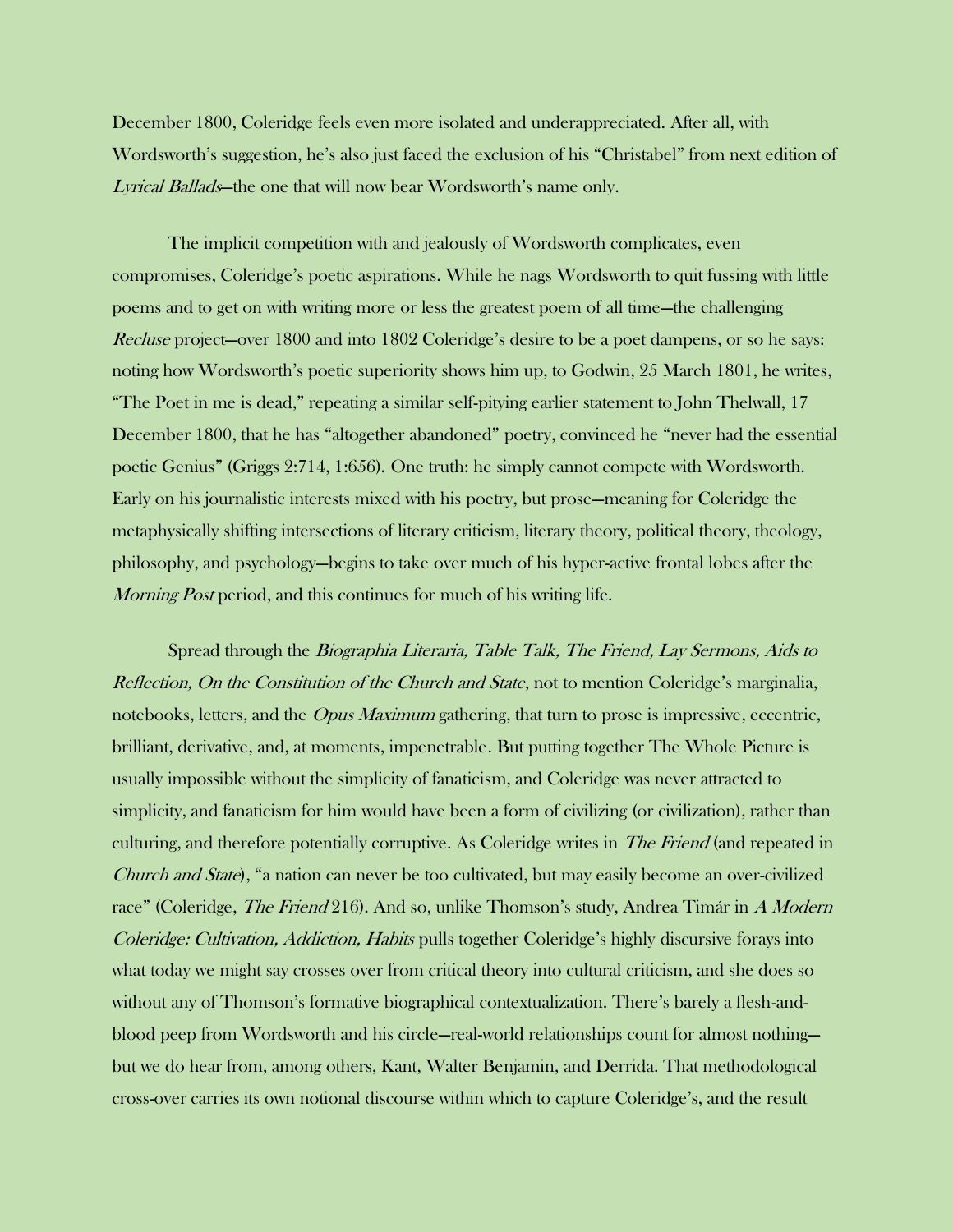may, at moments, give pause to more casual readers. But Timár's topic is a good one, since one side-effect provides us with a version of Coleridge's thinking that negotiates aspects of contemporary theory.

Timár presents Coleridge as exploring that key modernist and postmodern nexus where the complex relationship between who we are—conscious agents of free will—and all that stuff we create to surround ourselves and to give us meaning—culture, civilization, politics, education, consumer goods, media, and so on—is shaped. This relationship becomes the intellectual grist for other grand thinkers to come, like Marx and Freud. But unlike Marx and Freud, who both write sustained and purpose-built tracts, Timár's considerable effort is to link up Coleridge's diverse, piecemeal, and greatly dispersed forays into the subject. Here's just one moment, in one of Coleridge's lectures, when he looks around at his culture, and it provides him with a list of fears: of mindless consumption, a "desire to be strongly stimulated," an undignified "appetite" and "rage" for "gossip," over-consumption of "Reviews, Magazines, Selections – these with Newspapers & Novels," "the enormous multiplication of Authors & books," and interest in "Luxury, Lotteries, &c" (qtd. in Timár 66). Coleridge gets it pretty well right, and he could be talking about our own era, given the diet of info-junk food we gobble up from the media and entertainment industries. It wouldn't have been a surprise if Coleridge added "fake news" to his fears.

Where does the idea of addiction fit into this? Well, addiction is not just about substances. It is about all that stuff that society creates and provides in excess, stuff that excessively stimulates as forms of diversionary addictions, with the effect of numbing us to our more real self, to our consciousness and volition. Now, if this construction of addiction to culture sounds like something we are going to hear about from modernist and postmodern thinkers like Benjamin, Timár's purpose is to show how Coleridge handles it. Coleridge does get the idea of commodification, of the mechanical/automaton relationship, of cultural delusion, of media sensationalism, and of what Coleridge, himself now sounding postmodern, calls "stimulatability." Behind all of this is something else: Coleridge's acute awareness of human nature's basic susceptibility to being negatively subverted by just about anything—by self, others, feelings, thoughts, ideas, substances, objects, behaviors, by all those things that slide into and between culture and civilization. For Coleridge, guilt is often the result of this vulnerability to these forms of subversion, with passivity a point of entry.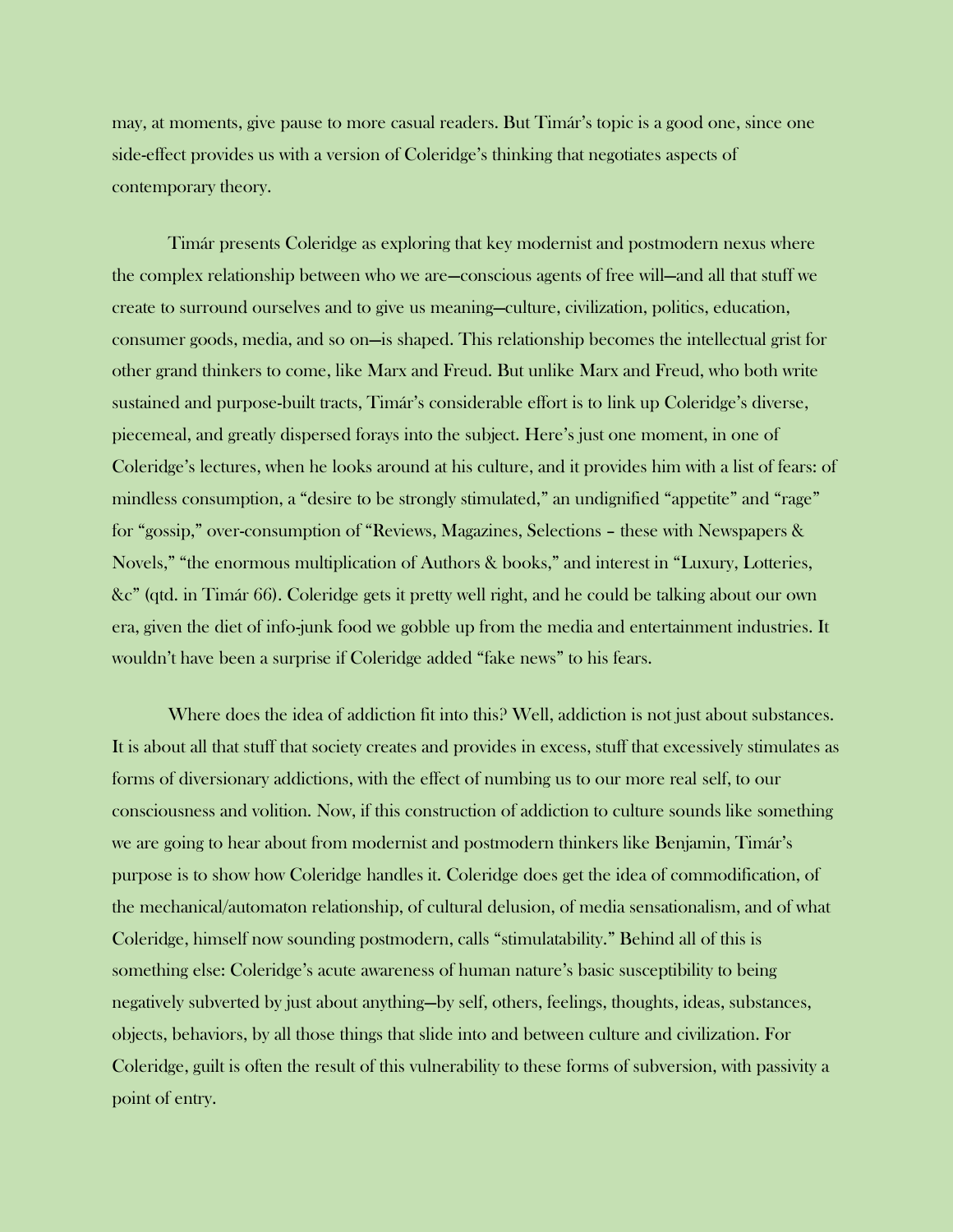Coleridge addresses the subjects in Timár's subtitle—cultivation, addiction, habits—over a long period, and he does so over shifting venues and with varying purposes, with equally shifting audiences and varying critical registers. Timár's methodology flattens some of these in the name of fashioning an argument that attempts to converge subjects. While organizing all these free-floating Coleridgean discursive moments into an argument is more than admirable, perhaps not quite enough attention is given to the development of Coleridge's thinking and to those shifting writing venues, purposes, and audiences.

Finally, A Modern Coleridge has far too many typos, as well as numerous errors of punctuation, apparatus, and production. (Where are Sedgwick, Marx, and Lacan in the index? Why sixteen blank pages at the end of the book?) Palgrave Macmillan is to be blamed for much of this, which is too bad, since Timár's deft thinking deserves more.

While these two studies contrast significantly in methodology, approach, and critical vocabulary, they point to a joined inference: we are not done with Coleridge. That both books have final chapters on "Dejection" (Timár has an added "Conclusion") suggests neither are we done with that Gordian, evolving intertext. For Thomson, all versions of the poem "testify" to a consistent theme, "the inextricable connection of joy, always associated with domestic harmony, with creative genius" (219). This statement builds from an analysis of Coleridge's troubled relationship with Sara, Asra, and Wordsworth. For Timár, "Dejection" revolves around "the founding figure of the mother, as the repository of love, that had been retrospectively withdrawn, or else, that had never existed at all" (131). And this is built from Coleridge's idea that the mother is the "medium between God and the child," and that Coleridge's idea of "life as unity" is compromised by absence and "the desire of desire" (128). The differences between these two books, then, are considerable, but they remain profitable differences.

 $\sim$   $\sim$   $\sim$ 

## Books under review:

Coleridge and the Romantic Newspaper: The 'Morning Post' and the Road to 'Dejection', by Heidi Thomson, Basingstoke, Palgrave Macmillan, 2016, xii +274 pp.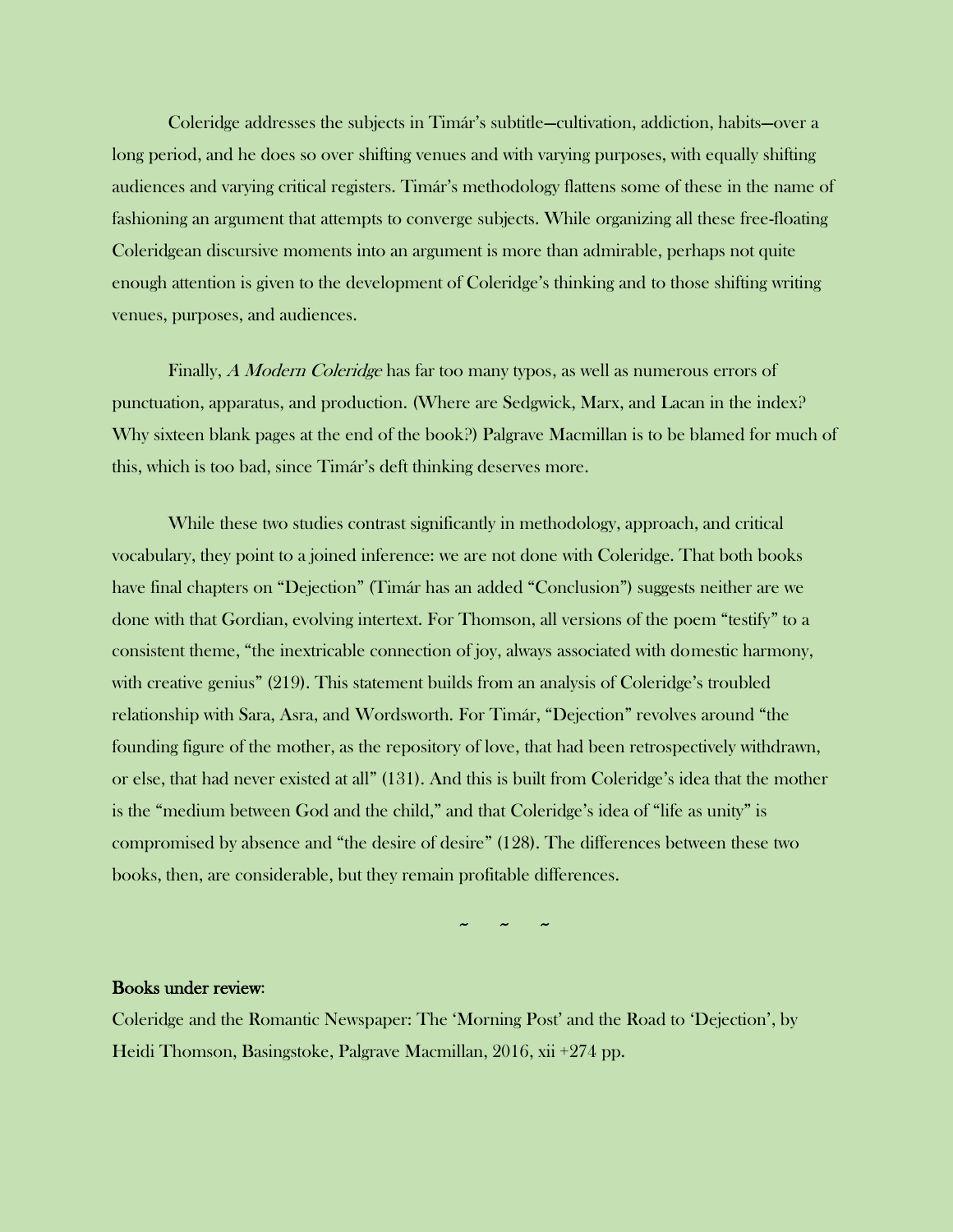A Modern Coleridge: Cultivation, Addiction, Habits, by Andrea Timár, Basingstoke, Palgrave Macmillan,  $2015$ ,  $xi + 180$  pp.

## **Notes**

1 Winston Churchill's words on a radio broadcast, 1 October 1939, attempting to assess Russia's motivations: "I cannot forecast to you the action of Russia. It is a riddle, wrapped in a mystery, inside an enigma. But perhaps there is a key. That key is Russian national interest."

2 Ruoff (1989) profitably explores the "genetic" connections between Wordsworth's first four stanzas of "Immortality Ode," Coleridge's verse letter, versions of Wordsworth's "Resolution and Independence," Coleridge's "Dejection: An Ode," and the final version of "Immortality Ode." For a discerning view of the creative, dialogical, and complementary exchange between the two poems, see Ulmer (2009).

3 For Keats's textual knowledge of and engagement with Coleridge's writing, see Beth Lau's Keats's Reading of Romantic Poetry (1991) and chapter three of Jack Stillinger's Romantic Complexity: Keats, Coleridge, and Wordsworth (2006).

4 The grouping of "conversation poems" is first sounded by George MacLean Harper in 1928 (Harper). A definitive list is somewhat unsettled, numbering from four to eight poems (see Stillinger 1994, n.1, 237). The candidates: "The Eolian Harp" (1795), "Reflections on Having Left a Place of Retirement" (1796), "This Lime-Tree Bower My Prison" (1797), "Frost at Midnight" (1798), "The Nightingale. A Conversation Poem" (1798), "Fears in Solitude" (1798), and "Dejection: An Ode" (1802). "To William Wordsworth" (1807) might be added, since the fairly informal (though reverential) lyrical tone invokes an addressee, as well as a domestic setting within a discourse of friendship. But not all eight poems are equally lyrical. Moments of politically-edged polemic emerge as features in "Fears" and "Reflections," and so they might be dropped from the list inasmuch as they are topical.

 $\sim$   $\sim$   $\sim$ 

## References